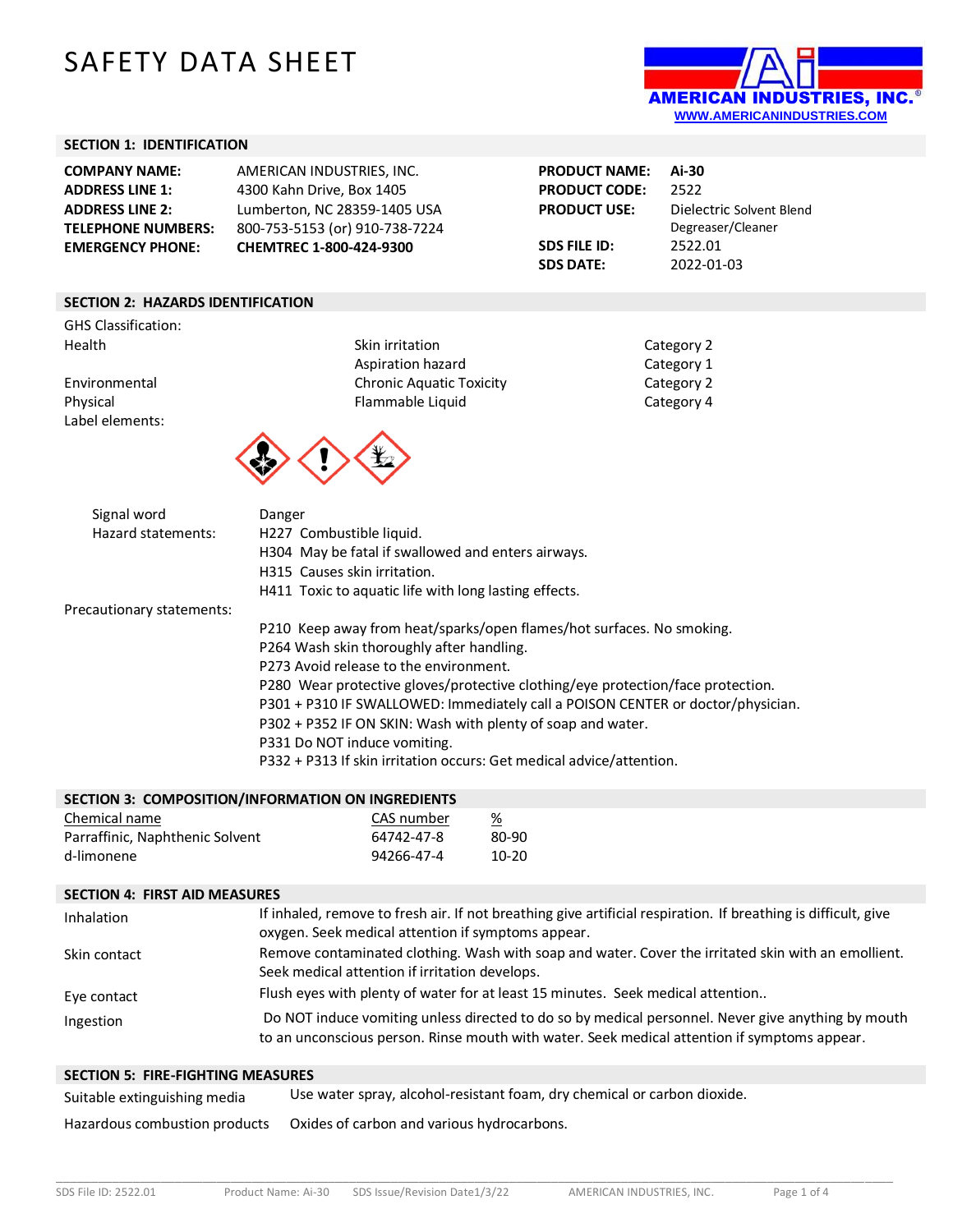| Fire fighting procedures              | As in any fire, wear a self-contained breathing apparatus in pressure-demand, MSHA/NIOSH<br>(approved or equivalent), and full protective gear.                                              |
|---------------------------------------|----------------------------------------------------------------------------------------------------------------------------------------------------------------------------------------------|
| Unusual fire and explosion<br>hazards | Containers can build up pressure if exposed to heat and/or fire. Use water spray to keep fire-<br>exposed containers cool. Containers may explode in the heat of a fire. Vapors will form an |
|                                       | explosive mixture with air. Vapors will travel to a source of ignition and flash back.                                                                                                       |

## **SECTION 6: ACCIDENTAL RELEASE MEASURES**

Provide adequate ventilation. Evacuate all non-essential personnel from the spill area. Eliminate all ignition sources. Suitable protective clothing should be worn. Shut off or plug source of spill.

**Small spills**: Absorb on inert media and collect into suitable container.

**Large Spills:** Dike spill area to contain liquid. Salvage as much re-useable liquid as possible into a suitable container. Contain spillage, and then collect with an electrically protected vacuum cleaner or by wet-brushing and place in container for disposal according to local regulations.

## **SECTION 7: HANDLING AND STORAGE**

| <b>Handling</b> | Do not get in eyes, on skin or on clothing. Do not breathe vapors or mists. Keep container closed and tightly<br>sealed when not in use. Avoid contact with skin and eyes.<br>Keep away from sources of ignition - No smoking. Take measures to prevent the build up of electrostatic charge. |
|-----------------|-----------------------------------------------------------------------------------------------------------------------------------------------------------------------------------------------------------------------------------------------------------------------------------------------|
| Storage         | This material is a static accumulator. Use non-sparking tools. Store in a cool, dry, ventilated area, away from<br>incompatible substances. Store only in approved properly labeled containers. Containers should be grounded and<br>bonded.                                                  |

### **SECTION 8: EXPOSURE CONTROLS/PERSONAL PROTECTION**

| Engineering<br>Controls:       | Use explosion-proof ventilation equipment. Provide ventilation or other engineering controls to keep the<br>airborne concentrations of vapor or mists below the applicable workplace exposure limits indicated below. The<br>level of protection and types of controls will vary depending upon potential exposure conditions. |                             |
|--------------------------------|--------------------------------------------------------------------------------------------------------------------------------------------------------------------------------------------------------------------------------------------------------------------------------------------------------------------------------|-----------------------------|
| <b>Exposure limits</b>         | Paraffinic, Naphthenic Solvent                                                                                                                                                                                                                                                                                                 | 100 ppm ACGIH; 100 ppm OSHA |
|                                | d-limonene                                                                                                                                                                                                                                                                                                                     | 50 ppm ACGIH; 50 ppm OSHA   |
| Personal Protective Equipment: |                                                                                                                                                                                                                                                                                                                                |                             |
| Eye/face Protection            | Wear appropriate protective eyeglasses or chemical safety goggles as described by OSHA's<br>eye and face protection regulations in 29 CFR 1910.133.                                                                                                                                                                            |                             |
| <b>Skin Protection</b>         | If prolonged or repeated skin contact is likely, wear appropriate protective gloves.                                                                                                                                                                                                                                           |                             |
| Clothing                       | Selection of protective clothing depends on work conditions, potential exposure<br>conditions and may include gloves, boots, suits and other protective items                                                                                                                                                                  |                             |
| Respirators                    | Where adequate ventilation is not available an approved respirator must be worn.<br>Respirator selection, use and maintenance should be in accordance with the requirements<br>of OSHA Respiratory Protection Standard, 29 CFR 1920.134. In confined areas, use a self-<br>contained breathing apparatus.                      |                             |

| SECTION 9: PHYSICAL AND CHEMICAL PROPERTIES |                           |  |
|---------------------------------------------|---------------------------|--|
| Color                                       | Colorless to light yellow |  |
| <b>Physical State</b>                       | Liquid                    |  |
| Odor                                        | Citrus Odor               |  |
| Flash point                                 | $145^{\circ}$ F (63°C)    |  |
| Flammability limits                         | Upper 6                   |  |
|                                             | Lower 1                   |  |
| Boiling point/boiling range                 | 390-410°F (199-210°C)     |  |
| Melting point/freezing point                | No available data         |  |
| Auto-ignition temperature                   | No available data         |  |
| Vapor pressure                              | $0.5$ mm Hg               |  |
| Vapor density (Air-1)                       | 2.5                       |  |
| Specific gravity                            | 0.81                      |  |
| Water solubility                            | Negligible                |  |
| Volatile%                                   | >95                       |  |
| pH                                          | Not applicable            |  |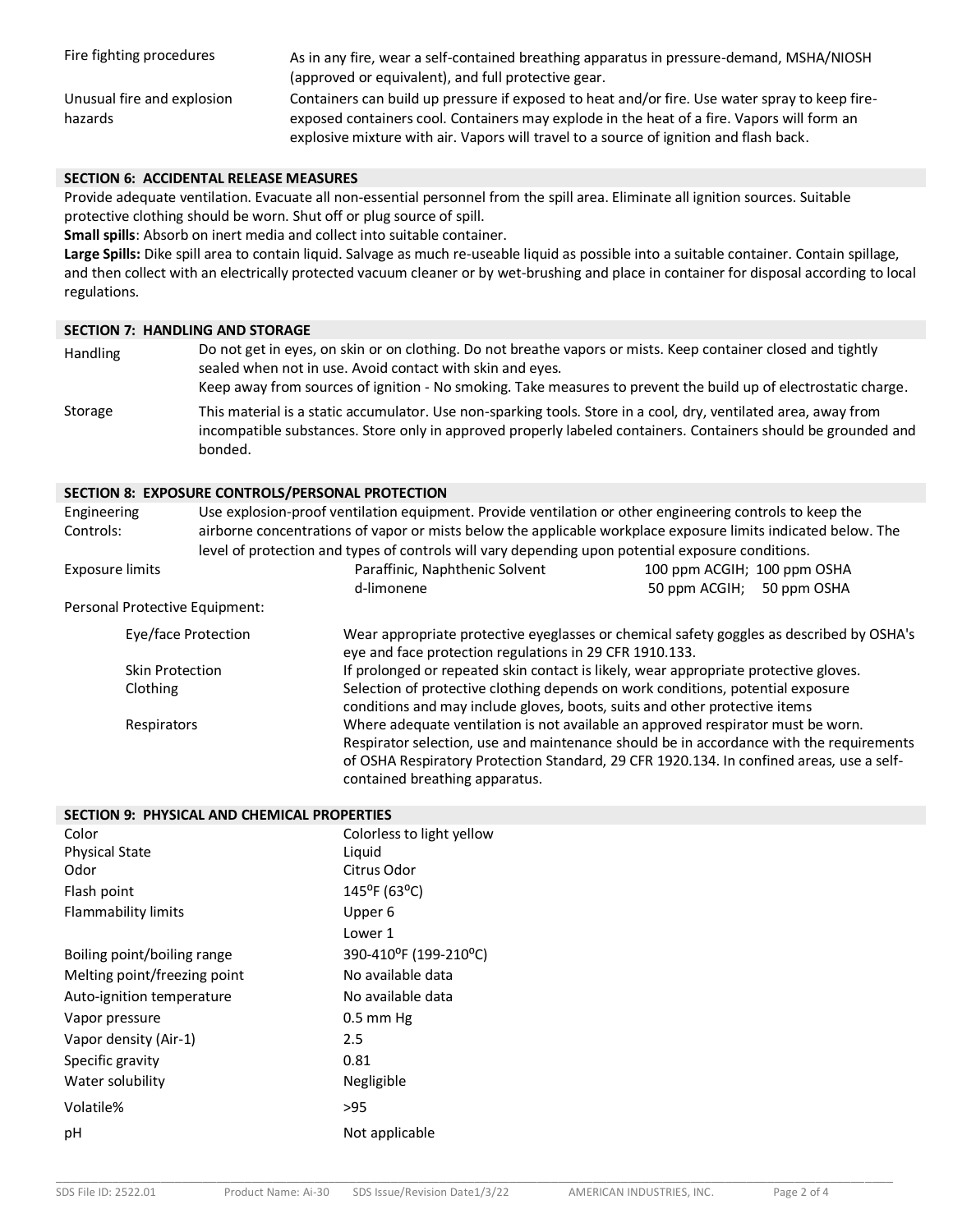| <b>SECTION 10: STABILITY AND REACTIVITY</b> |                                                                                                                                  |
|---------------------------------------------|----------------------------------------------------------------------------------------------------------------------------------|
| Chemical stability                          | Stable under normal use and temperature conditions.                                                                              |
| Conditions to avoid                         | Keep away from heat, flame and other potential ignition sources. Temperatures in excess<br>of 120°F (49°C) for prolonged periods |
| Incompatible materials                      | Strong oxidizing agents.                                                                                                         |
| Hazardous polymerization                    | Will not occur                                                                                                                   |

## **SECTION 11: TOXICOLOGICAL INFORMATION**

#### Signs and symptoms of overexposure:

| <b>Skin</b>               | Contact can cause redness and irritation. Severity depends on the amount and duration of exposure.                                                                                   |
|---------------------------|--------------------------------------------------------------------------------------------------------------------------------------------------------------------------------------|
| Eyes                      | Vapors are irritating to the eyes. Liquid contact will cause stinging and tearing.                                                                                                   |
| Inhalation                | Excessive inhalation of high concentrations may be harmful. Mist or vapor can irritate the throat and<br>lungs. Breathing this material may cause central nervous system depression. |
| Ingestion                 | If swallowed this material may irritate the mucous membranes of the mouth throat and esophagus.<br>Aspiration of this material into the lungs may result in damage or death.         |
| Acute oral toxicity       | Paraffinic, Naphthenic Solvent: LD50 rat: 2,835 mg/kg<br>d-limonene: LD50 rat: 4,400 mg/kg                                                                                           |
| Acute inhalation toxicity | Paraffinic, Naphthenic Solvent: LC50 rat: No available data<br>d-limonene: No available data                                                                                         |
| Acute dermal toxicity     | Paraffinic, Naphthenic Solvent: LD50 rabbit: No available data<br>d-limonene: LD50 rabbit: $>$ 5,000 mg/kg                                                                           |

| SECTION 12: ECOLOGICAL INFORMATION |                   |
|------------------------------------|-------------------|
| Aquatic toxicity                   | No data available |
| Bio-accumulative potential         | No data available |
| Mobility                           | No data available |

#### **SECTION 13: DISPOSAL CONSIDERATIONS**

Any unused product or empty containers may be disposed of as non-hazardous in accordance with state and federal requirements. Reevaluation of the product may be required by the user at the time of disposal, since the product uses, transformations, mixtures, contamination, and spillage may change the classification. If the resulting material is determined to be hazardous, please dispose in accordance with state and federal (40 CFR 262) hazardous waste regulations.

| <b>SECTION 14: TRANSPORT INFORMATION</b>  |                                                                               |
|-------------------------------------------|-------------------------------------------------------------------------------|
| DOT INFORMATION FOR QUANTITIES GREATER    | NA1993, Combustible Liquid, n.o.s., PGIII (Petroleum Distillates, D-Limonene) |
| THAN 5 LITERS PER CONTAINER:              |                                                                               |
| DOT INFORMATION FOR QUANTITIES LESS       | Combustible Liquid, n.o.s., Limited Quantity                                  |
| THAN 5 LITERS PER JUG                     |                                                                               |
| <b>SECTION 15: REGULATORY INFORMATION</b> |                                                                               |
| <b>US Federal Regulations</b>             |                                                                               |

Comprehensive Environmental Response and Liability Act (CERCLA)

| <b>SARA 302</b>               | No chemicals in this material are subject to the reporting requirements of SARA Title III, Section 302.<br>The reportable quantity (RQ) for this material is 1000 pounds. If appropriate, immediately report to the<br>National Response Center (800/424-8802) as required by U.S.Federal Law. Also contact appropriate<br>state and local regulatory agencies |
|-------------------------------|----------------------------------------------------------------------------------------------------------------------------------------------------------------------------------------------------------------------------------------------------------------------------------------------------------------------------------------------------------------|
| <b>TSCA Inventory Listing</b> | All components of this product are listed on the TSCA inventory list.                                                                                                                                                                                                                                                                                          |
| SARA 311/312 Classification   | Fire Hazard, Acute Health Hazard                                                                                                                                                                                                                                                                                                                               |
| SARA 313 Chemical             | This material does not contain any chemical components with known CAS numbers that exceed the<br>threshold (De Minimis) reporting levels established by SARA Title III, Section 313.                                                                                                                                                                           |
| Clean Water Act               | This product contains no chemicals that are listed under the CWA.                                                                                                                                                                                                                                                                                              |
| Clean Air Act                 | This product contains no chemicals that are listed under the CAA.                                                                                                                                                                                                                                                                                              |